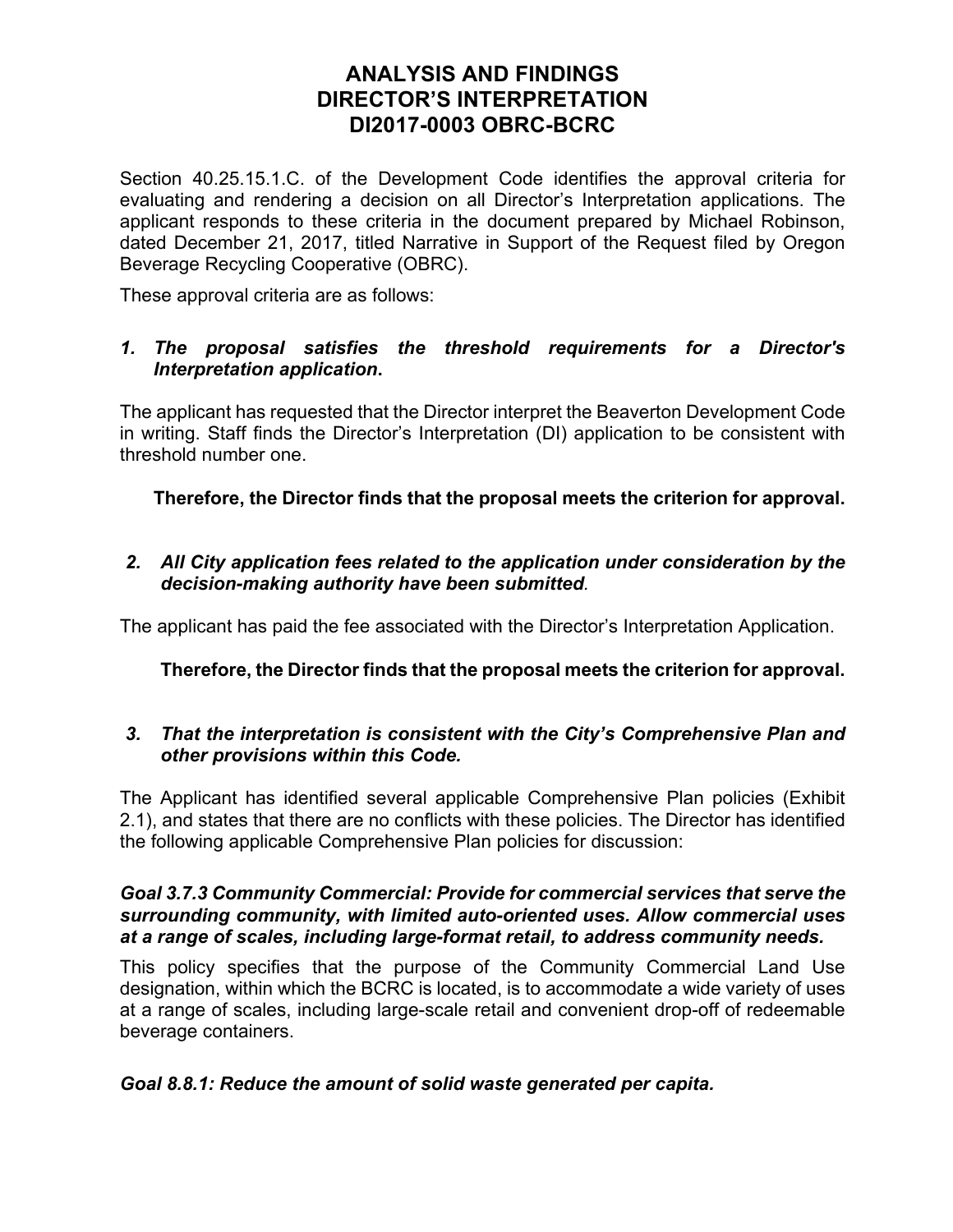## *a) The City shall support efforts to reduce the amount of solid waste generated from household, industrial, and commercial uses through source reduction and recycling activities, pursuant to Municipal Code requirements.*

The applicant states that the requested interpretation is consistent with this policy because the BCRC collects and removes beverage containers from the waste stream. The Director concurs and notes that the BCRC additionally has the explicit purpose of making bottle redemption and recycling pursuant to state law more accessible and convenient for city residents. Allowing recycling/redemption centers in areas that easily serve the population encourages redemption and recycling. Ultimately, the BCRC model may lead to an increase in the amount of beverage containers that are diverted from landfills. Recent data (http://www.bottlebill.org/legislation/usa/oregon.htm) shows that a greater proportion of redeemable beverage containers have been returned statewide since BCRC facilities have been operating; 64.3% in 2016, and 82% in 2017. This increase is at least partially attributable to an increase in the deposit/refund but may also be due to the increased convenience for BCRC patrons compared to the previous dispersed model.

## *Goal 9.1.1 Maximize efficient use of the city's employment land*

## *d) Identify and protect the city's employment areas by adopting regulations that promote an appropriate mix of uses in industrial and other employment zones.*

The applicant states that adopting the requested interpretation will help protect and conserve industrial land for higher intensity industrial uses.

The Director concurs. Beaverton has limited industrially zoned land to provide jobs and space for growing businesses to expand. Commercial and service-related uses such as BCRC that are primarily characterized by patronage from the general public are ideally located in commercial areas.

## *Development Code*

## *10.20 Interpretation and Application of Code Language.*

The Director recognizes the extensive discussion of this section provided by the applicant (Exhibit 2.1).

The Director concurs that the Director's Interpretation application laid out in BDC Section 40.25 is the appropriate mechanism for requesting an interpretation of the BDC in this case.

## *10.50 Authorization for Similar Uses.*

*The Director may authorize that a use, not specifically named in the allowed uses, be Permitted if the use is of the same general type and is similar to the allowed uses; provided, however, that the Director may not permit a use already allowed in any other zoning district of this Code. Application for such a decision shall be processed as a Director's Interpretation, as provided by Section 40.25.*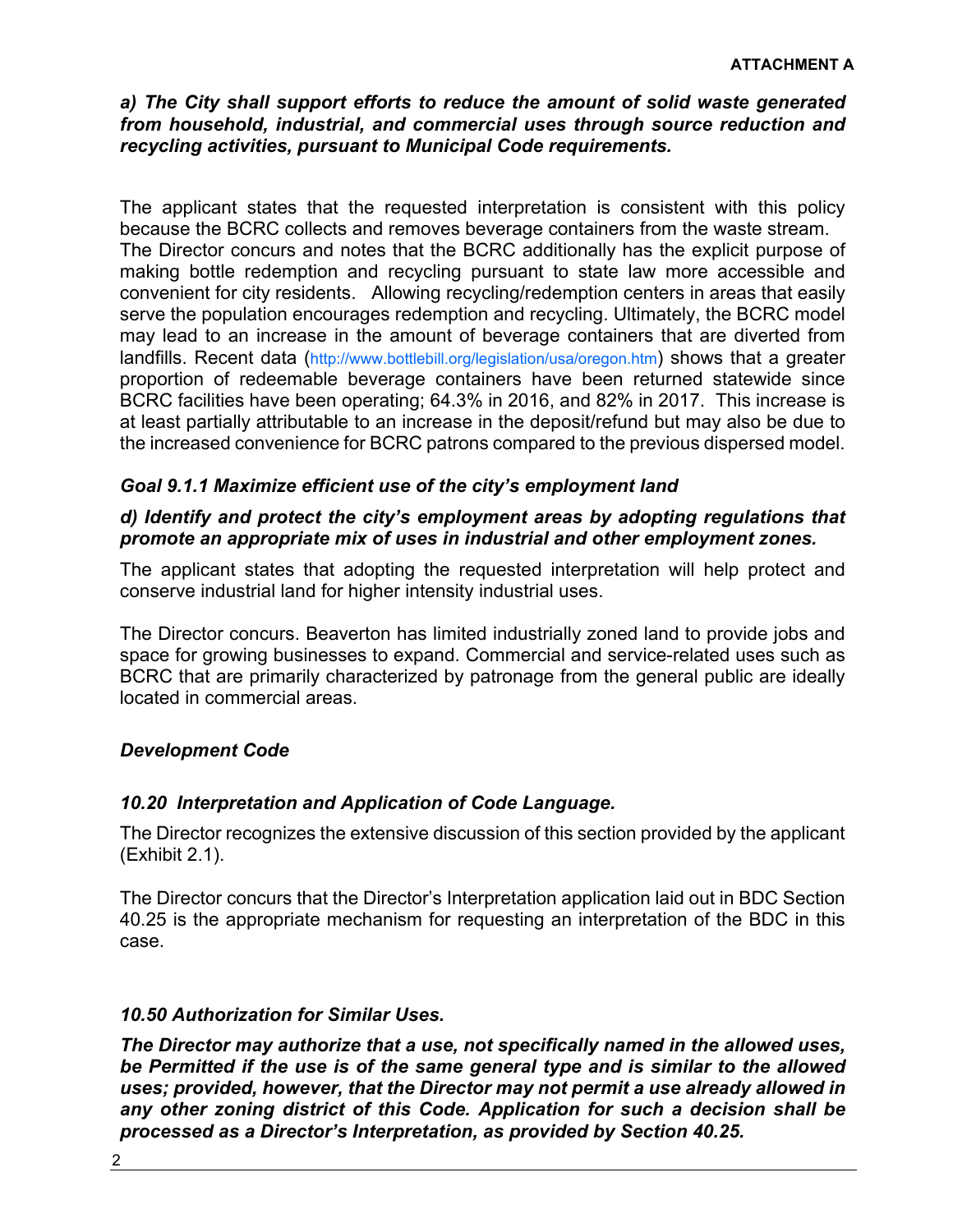The Applicant has provided an extensive discussion of this provision (Exhibit 2.1).

The Director notes that the Director's Interpretation application laid out in BDC Section 40.25 identifies the criteria for approval of that application. The Director's discussion of the provisions of Section 10.50 are encompassed in the response to criterion 4 below.

#### *20.10.10 Purpose*

*\* \* \* \** 

## *2. Community Service (CS)*

### *The CS District is intended to provide for a variety of business types compatible with and of similar scale to commercial activities found principally along the City's major streets.*

Beaverton's major streets carry high traffic volumes and allow for larger scale, more intense commercial uses such as regional retail and fast food restaurants with drive-up windows, as well as smaller scale retail and service uses. Uses like the BCRC serve a similar customer and operate within the range of scales of other uses located along the city's major streets.

## *60.55 Purpose and Intent.*

## *It is the purpose and intent of this chapter to establish design standards and performance requirements for all streets and other transportation facilities constructed or reconstructed within the City of Beaverton.*

Some public comments received raise concerns about the potential for traffic impacts related to BCRC operations. The applicant retained an engineering firm to conduct an analysis of transportation impacts (Exhibit 2.2). This analysis concluded that the roadways operate and will continue to operate acceptably, meeting City and ODOT standards with no identifiable crash patterns that are likely to be affected by site activity. The City Traffic Engineer has reviewed the applicant's analysis and concurs that the impact on surrounding streets and intersections is insignificant.

## **Therefore, the Director finds that the proposal meets the criterion for approval.**

*4. When interpreting that a use not identified in the Development Code is a permitted, a conditional, or prohibited use, that use must be substantially similar to a use currently identified in the subject zoning district or elsewhere in the Development Code.*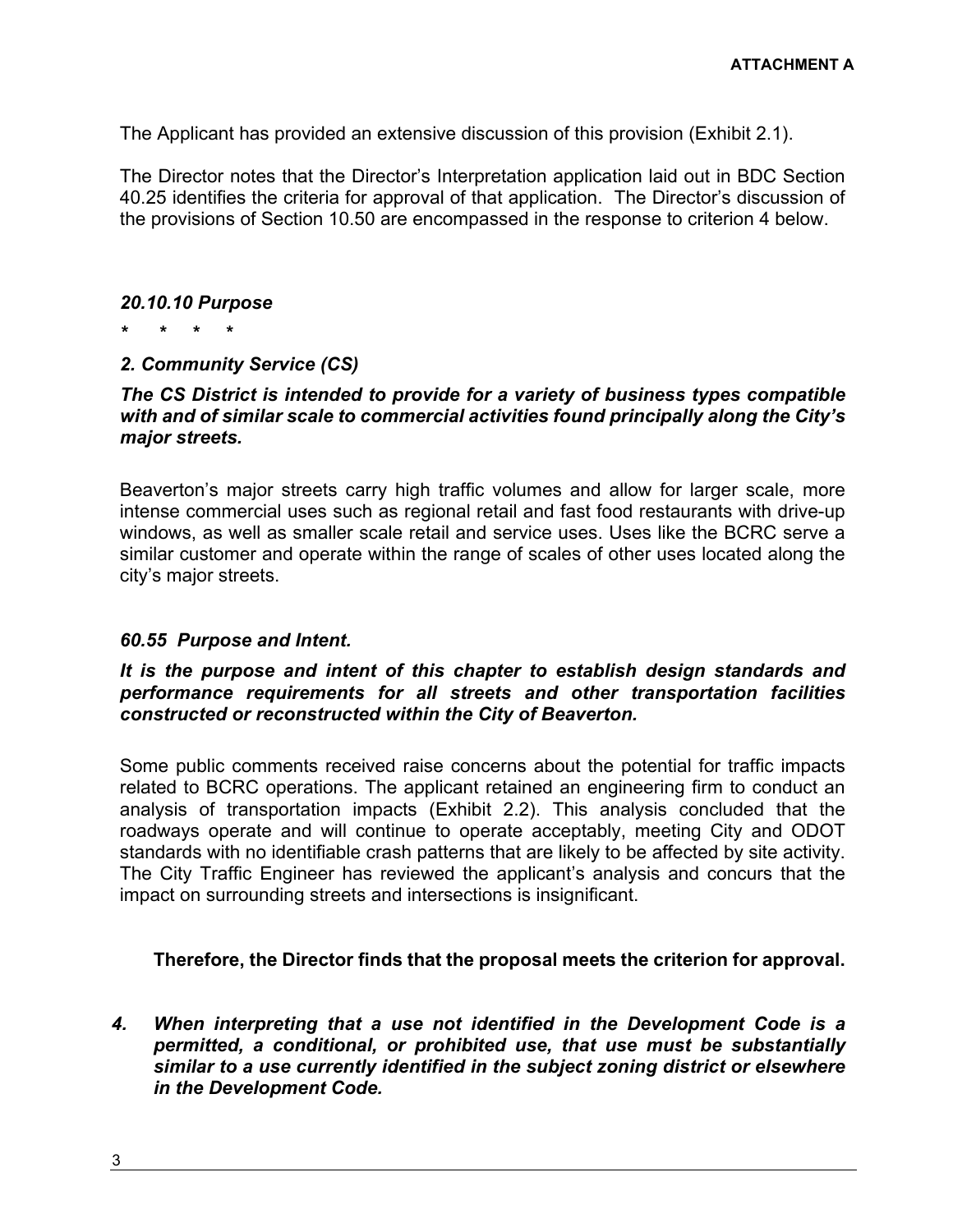According to the applicant, the proposed use is a BCRC, which is not expressly identified in the BDC as a Permitted, Conditional or Prohibited Use. The applicant's response to Criterion No. 4 refers to the response provided to BDC Section 10.50, where the applicant explains that a BCRC is a permitted use because it is substantially similar to a "Service Business or Professional Services" use, and is not a "Recycling Center."

The Director also includes the following discussion, which addresses in detail the two findings required by this criterion and informed by the provisions of Section 10.50. First, that the BCRC is not already expressly identified in the Development Code, and second, that the BCRC is substantially similar to another use currently allowed in the CS zoning district.

As the applicant explains, the BCRC is an establishment operated for the purpose of receiving redeemable beverage containers from customers, providing applicable rebates for these containers, and consolidating these containers for transport to a larger facility for further processing. The BCRC is in fact a new type of recycling business in Oregon. In 2017 the Oregon Legislature enacted ORS 459A.735 to provide a convenient location for customers to redeem beverage containers, and allow retailers of beverages sold in redeemable containers to themselves opt out of redeeming those containers when a business like the BCRC operates within the parameters laid out in ORS 459A.

Public comments in response to this Director's Interpretation application and briefing to LUBA in a previous appeal of the city's approval of the BCRC's design review application assert that the BCRC is a "Recycling Center," which is an expressly identified conditional use in the Industrial (IND) zone. BDC 20.15.20. There, Recycling Centers are grouped with "Salvage Yards" and "Solid Waste Transfer Stations." Since "Recycling Center" is not a defined term in Chapter 90, the Director must determine if what opponents characterize as a "recycling center" in the CS zone is the same thing as the Recycling Center grouped together with Salvage Yards and Solid Waste Transfer Stations as a conditional use in the IND zone.

Of the three terms, only Salvage Yards has a definition in Chapter 90:

*A place out-of-doors where waste, discarded or salvaged materials are bought, sold, exchanged, baled, packed, disassembled or handled, including vehicle wrecking yards, building wrecking yards, used lumber yards and places of storage of salvaged building; wrecking and structural steel materials and equipment, but not including rummage, yard or garage sales of no more than four (4) days duration. Three or more dismantled or inoperable vehicles on one lot shall constitute a salvage yard.* 

The statement that "[t]hree or more dismantled or inoperable vehicles on one lot shall constitute a salvage yard" serves a different purpose from the rest of the definition. It does not mean that salvage yards are typically characterized by three or more dismantled or inoperable vehicles. The focus of the sentence is on the dissonant impacts of even a small collection of dismantled or inoperable vehicles, which justify confining the collection to industrial zones.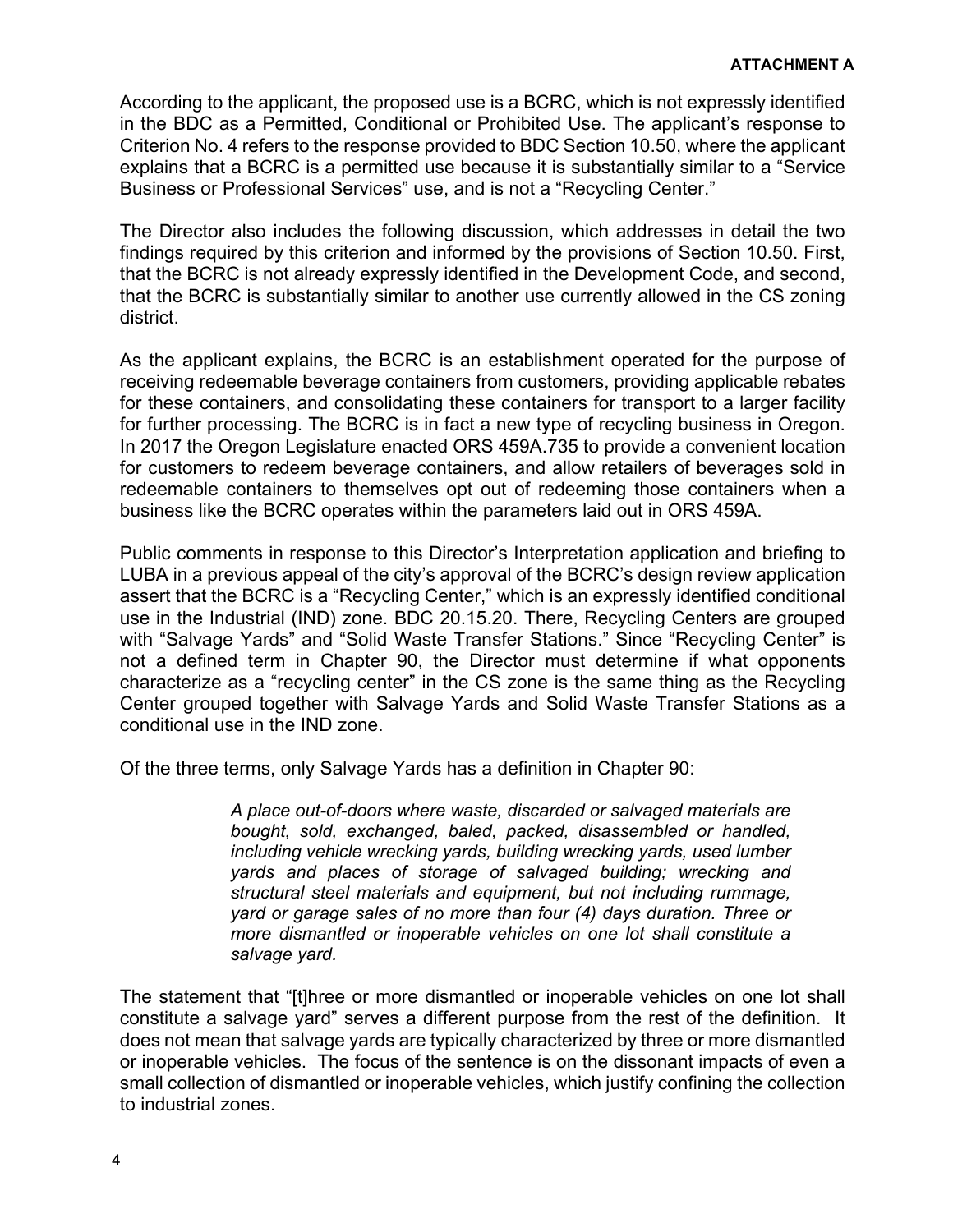BDC 10.20.6.B states that when a term is not defined in Chapter 90, it has the meaning set forth in Webster's Third New International Dictionary, 1993. The dictionary entry for 'recycle' is as follows:

> *to pass again through a cycle of changes or treatment <an industrial plant. . . cooling water through cooling towers as many as 50 times – J.R. Whitacker & E. A. Ackerman>; esp : to feed back continuously in a laboratory or industrial operation or process for further treatment*

Generally speaking, uses are conditional when they have external impacts that exceed those of permitted uses in the zone. "Salvage Yards, Recycling Centers and Solid Waste Transfer Stations" are conditional uses in a zone where Storage Yard; Fuel Oil Distributors; Bulk Fuel Distributors; Heavy Equipment Sales; Manufacturing, Fabricating, Assembly, Processing, Packing, and Storage; and Warehousing are among the permitted uses. This context indicates that the scale of what is meant by "Salvage Yards, Recycling Centers and Solid Waste Transfer Stations" in the IND zone is completely different from a BCRC use, which has almost no external impacts compared to the permitted uses in the zone and is on a much smaller scale. While BCRC's use is recycling, the term "recycling" in current usage is associated with a broad range of activities that are permitted in every zoning district today. The term "Recycling Center," as it is used in the BDC, does not include any and all recycling activities that occur in the city.

For example, many homes have areas for collecting and sorting recyclable materials under the kitchen sink, or in a pantry or garage. There are even consumer products marketed as "recycling centers" designed for home use (see Exhibit 1.5). Office buildings, restaurants, schools and parks all routinely collect, sort, and package recyclable materials. It would be absurd to suggest that these activities were intended to be confined to IND districts, and subject to a conditional use review.

While the BCRC is a commercial facility that operates at a larger scale than the widely distributed recycling activity described above, it is equally, if not more, distant on the recycling spectrum from large operations that receive recyclables, mostly transported by truck, primarily from commercial haulers. Patrons of the BCRC bring in bags of redeemable containers that have accumulated through ordinary household or commercial use over a period of time, perhaps a few weeks or a month (or maybe after a New Year's Eve party).

ORS 459A-735 explicitly establishes requirements for the number of containers per customer that must be accepted by facilities under the program. Bottle drop locations may set a maximum number of containers to be accepted per customer per day, but that maximum must be at least 350 for automated sorting, and 50 containers for hand-sorting, as well as drop off of at least 125 bagged containers. The BCRC meets statutory requirements by allowing daily container redemption up to 350 auto-sort and 50 manual sort.

Environmentally Conscious Recycling ("ECR") is a regional example of a large recycling facility in Multnomah County (Exhibit 1.4). It may be accessed by the general public for recyclable materials and construction debris drop-off, but much of the incoming materials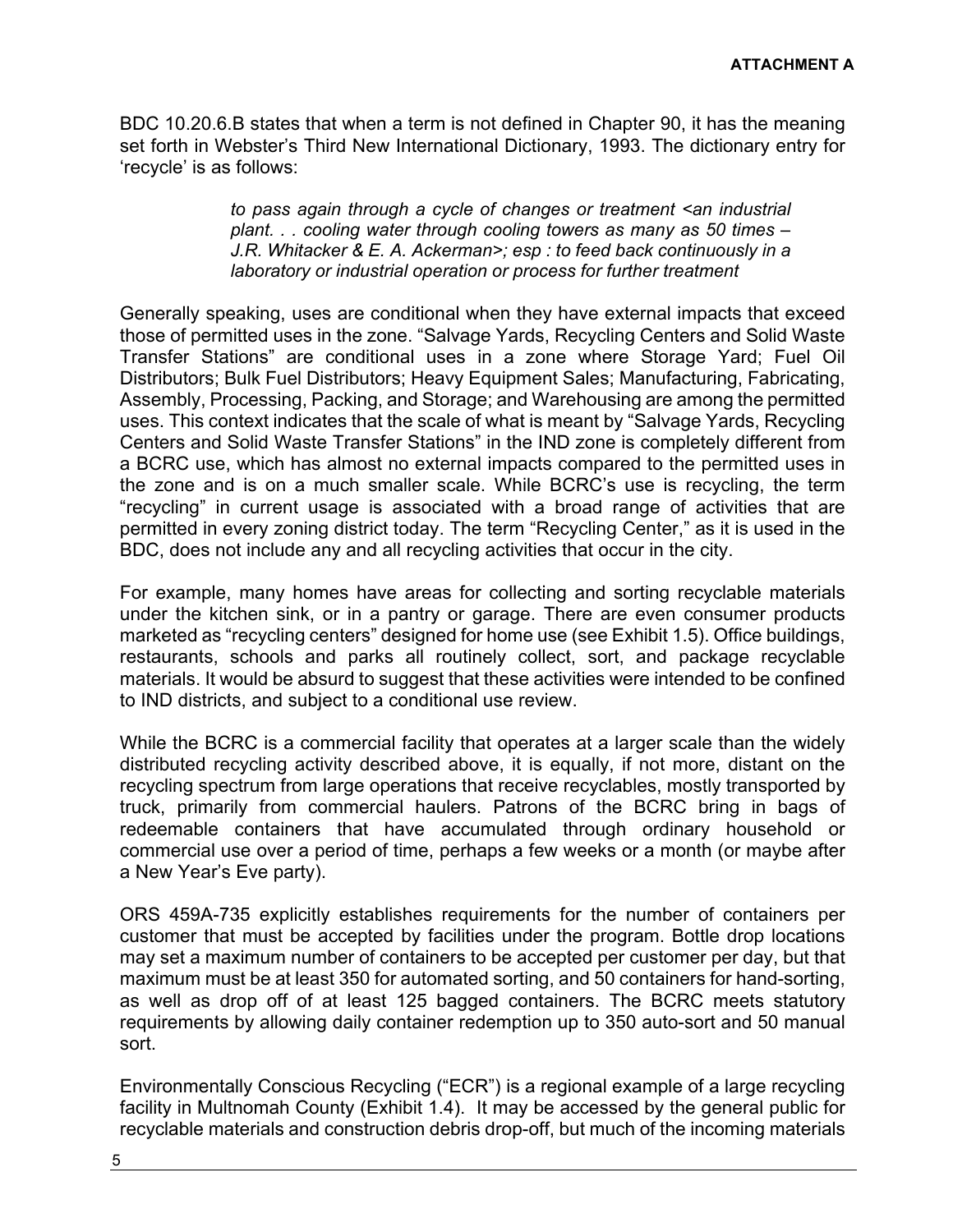is from trucks operated by the business itself or other businesses with the primary function of solid waste disposal, or a need to dispose of large quantities of debris and recycling. The facility processes 90,000 tons of material per year, and is 9.2 acres in size, with a significant amount of the unenclosed lot area devoted to separating recyclable from non-recyclable material. Equipment on site includes:

> *a wood grinder, metal shear/baler, cardboard baler, plastic baler, rock crusher, box-spring recycling machine. ECR has four excavators and four front wheel loaders, four forklifts for handling incoming and outgoing materials.*

ECR dwarfs the BCRC. The definition of Salvage Yard in BDC Chapter 90, above, matches in scale the operations of ECR, not the BCRC.

Since it is clear that the BDC term "Recycling Center" cannot be interpreted to include recycling activity of all sizes and shapes, a Director's Interpretation is required to articulate the scope of the term. The Director's Interpretation in this case must also determine whether the operations of the BCRC fall within the designated scope.

A number of factors and characteristics can be used to assess the scale and intensity of a use:

• The users or customers that the establishment serves; the general population, other businesses, industrial businesses, etc.;

The BCRC is explicitly intended to provide the general public with a convenient location to return redeemable bottles, rather than a location for medium or large-scale businesses to use.

• Noise, odors, and other potential impacts, whether the use is outdoors or enclosed;

The BCRC is fully enclosed, allowing potential noise and odors to be limited. In addition, the Beaverton City Code Chapter 5.15 and Section 5.05.050 establish limitations on noise and odors, respectively. Opponents complain that there are bottle and can crushing facilities on the subject property. While that is true, their concern is unfounded and does not support the argument that the BCRC is an industrial use. Similar crushing activities have been occurring for years and continue to occur at supermarket machines, and the number of bottles and cans crushed on site at the BCRC does not increase external impacts on neighboring properties compared with ongoing grocery store operations.

• The volume and type of traffic generated by the use; private passenger vehicles, small commercial trucks, large tractor trailer trucks;

As noted above, the BCRC serves the general public, and as such the majority of the traffic associated with the facility is private passenger vehicles; large trucks pick up sorted and compressed containers a few times a week. Based on the data presented in the traffic analysis (Exhibit 2.2, Figure 3), the facility is generating approximately 7.05 trips per 1000 gross square feet of building area (gsf) during the PM peak hour. For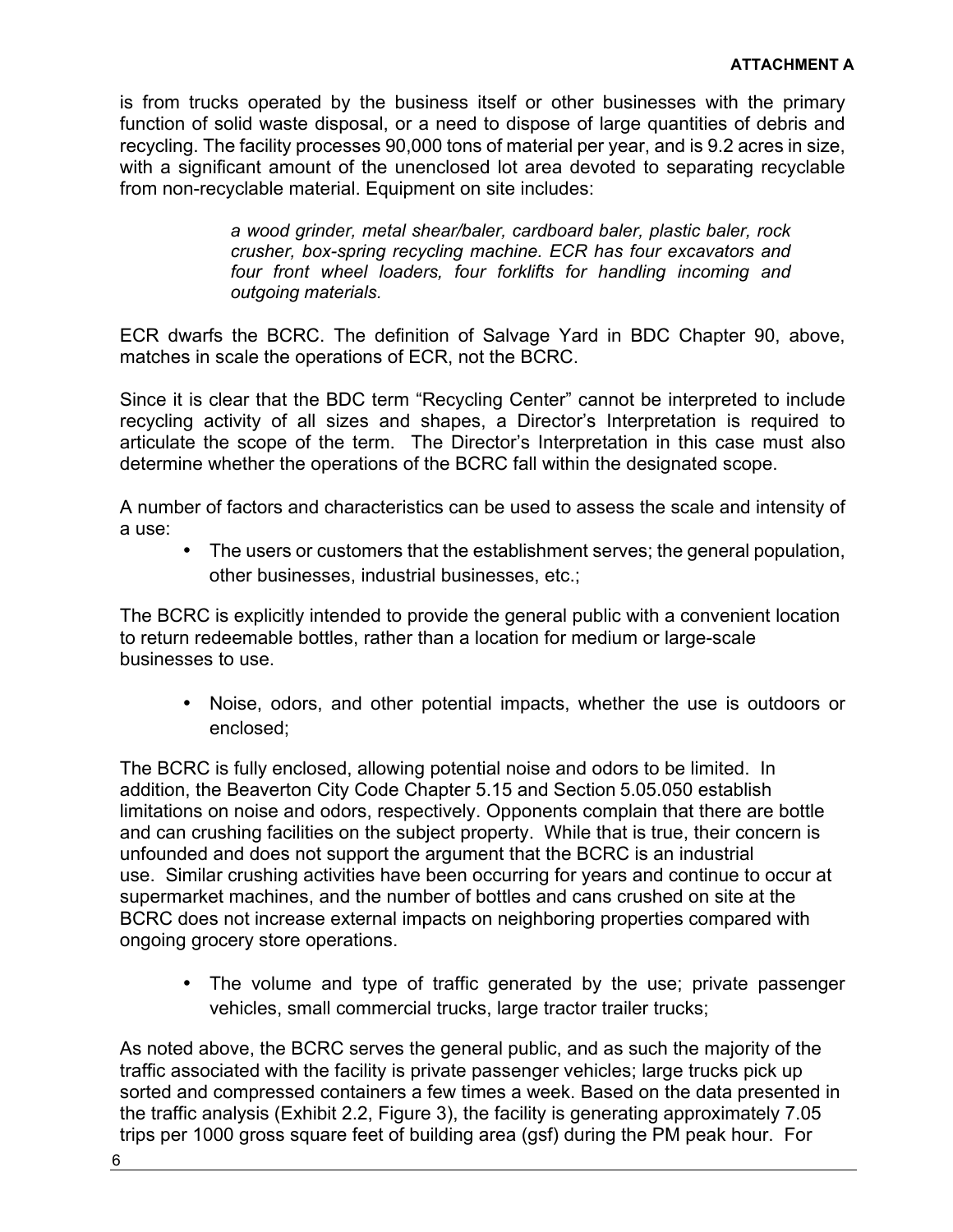context, here are the same PM peak hour trip generation numbers for other land uses (ITE Trip Generation Manual, 9th Edition) allowed in the Community Service Zoning District, trips per 1,000 gsf:

| 4.98 trips |
|------------|
| 7.49       |
| 8.34       |
| 9.91       |
| 12.34      |
| 24.30      |
| 32.65      |
|            |

All of these factors and characteristics indicate BCRC operations are distinct from both the BDC-defined Recycling Center and the regional examples of recycling centers and solid waste transfer stations that the BDC regulates as conditional uses in IND districts.

The Director notes a supplementary submission from the applicant (Exhibit 2.5), that indicates the zoning district locations of every BCRC in the State of Oregon. While this Director's Interpretation must interpret the BDC, where other jurisdictions determined a BCRC would be most appropriate provides additional context. Twenty-one out of 24 jurisdictions have approved locating a BCRC in a commercial or mixed-use zoning district.

Based on the submission of the applicant and the discussion above, the Director concludes that the term "Recycling Center," as it is used in the BDC, does not include BCRC operations.

The second question to evaluate is whether the BCRC is substantially similar to a use permitted in the Community Service (CS) zoning district. The Director does not believe the inclusion of the word "substantially" indicates that the BCRC must be of the precise type and nature of an existing business or that the determination of "substantially similar" must rest upon a comparison to a single, other business. Rather, given the general use nature of the CS district, "substantially" in this context means "more or less," where the focus is on the intensity of activity and the external impacts generated by the activity.

The CS district is one of four commercial zoning districts included in the BDC. It is a general purpose commercial district that allows a wide range of businesses and service uses, as well as residential use. It is mapped along regional corridors such as Beaverton Hillsdale Highway, Cedar Hills Boulevard, and other relatively dense, high traffic locations. As discussed in response to criterion 3, the purpose of the CS District, stated in BDC 20.10.10, is:

 *. . . to provide for a variety of business types compatible with and of similar scale to commercial activities found principally along the City's major streets.* 

Businesses like retail stores with no limitation on size; eating and drinking establishments, including fast food drive-up windows; and gas stations are all allowed. Service businesses such as health clinics, real estate offices, and health clubs are also allowed.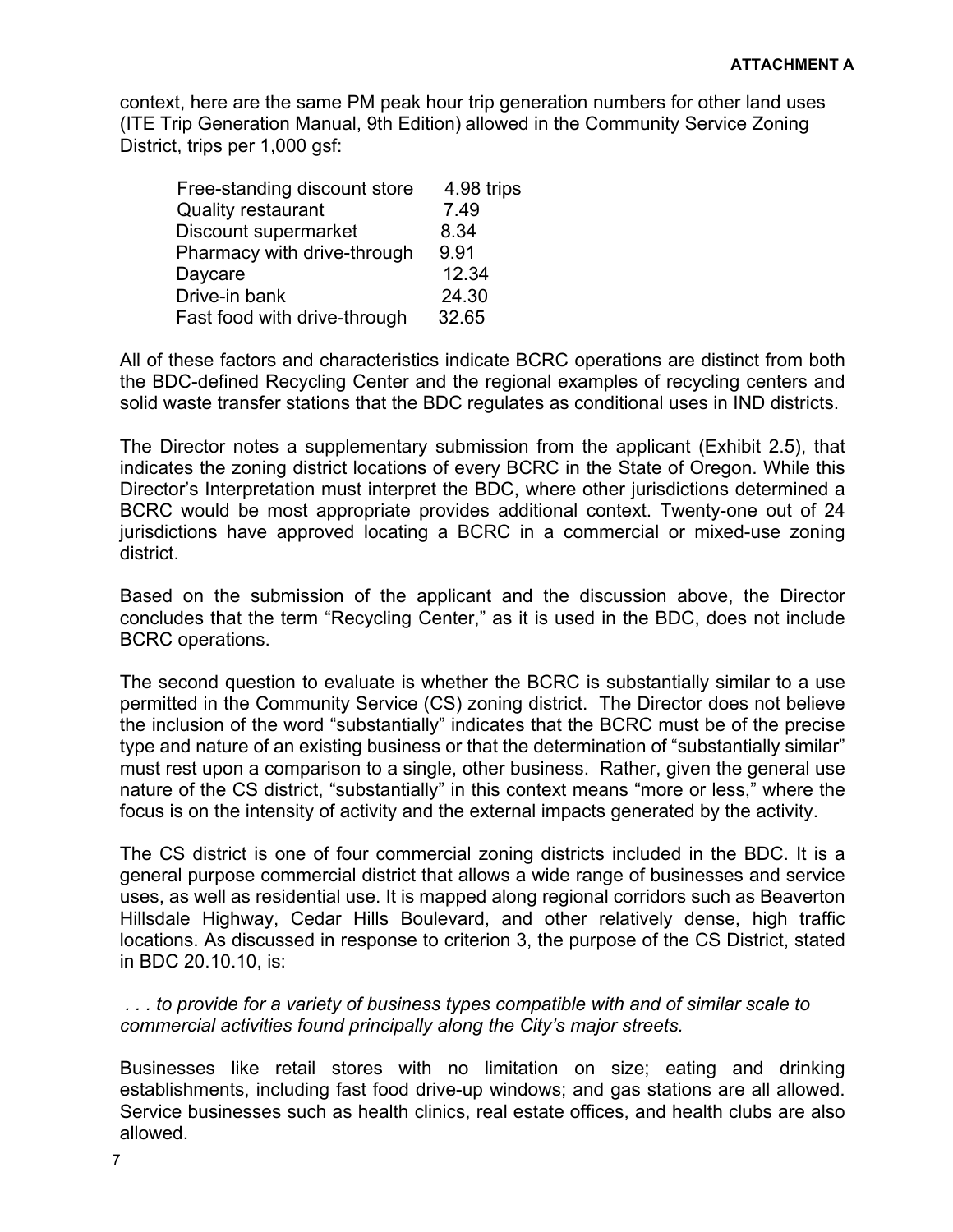Many allowed uses in the CS district have characteristics similar to a BCRC. For example, a drive-up pharmacy restaurant can generate 9.91 trips per 1000 gsf in the pm peak hour, while the BCRC traffic study concludes that it will generate 7.05 trips per 1000 gsf. A number of permitted uses also draw users from a wide geographic area. Large shopping centers, for example, typically draw customers from a regional radius. These uses typically involve an in-person exchange of goods or services for money at an establishment open to the public.

Most importantly, the specific activity of beverage container redemption that takes place at the BCRC facility has been part of ordinary grocery store operations since the bottle bill was passed in 1971, and is permitted in the CS district. Even today, while the presence of the BCRC has allowed grocery stores in the area to opt out of container redemption, stores selling beverages in redeemable containers that are not located within the designated radius of a BCRC continue to be required by state law to redeem these containers for customers.

As stated above, the CS Zoning District allows a wide variety of uses, including "Service Businesses and Professional Services" as discussed in the applicant materials, "Eating and Drinking Establishments" and "Retail Trade." While staff recognizes that the BCRC is substantially similar to uses included in the two former categories, the specific activity of container redemption has long been associated with grocery store operation, which falls into the "Retail Trade" use category.

Since the specific activity (container redemption) is substantially similar, in type, scale and effect, to many other uses currently allowed in the CS district, the criteria for approval are satisfied.

## **Therefore, the Director finds that the proposal meets the criterion for approval.**

## *5. The proposal contains all applicable submittal requirements as specified in Section 50.25.1 of the Development Code.*

All applicable submittal requirements for the Director's Interpretation application have been submitted. The application was deemed complete by the city on January 10, 2018.

**Therefore, the Director finds that the proposal meets the criterion for approval.**

## *6. Applications and documents related to the request, which will require further City approval, shall be submitted to the City in the proper sequence***.**

The necessary documents related to the Director's Interpretation have been submitted. The earlier Design Review decision issued by the city in case file DR2017- 003 for OBRC (building and site remodel) subject to review under separate criteria